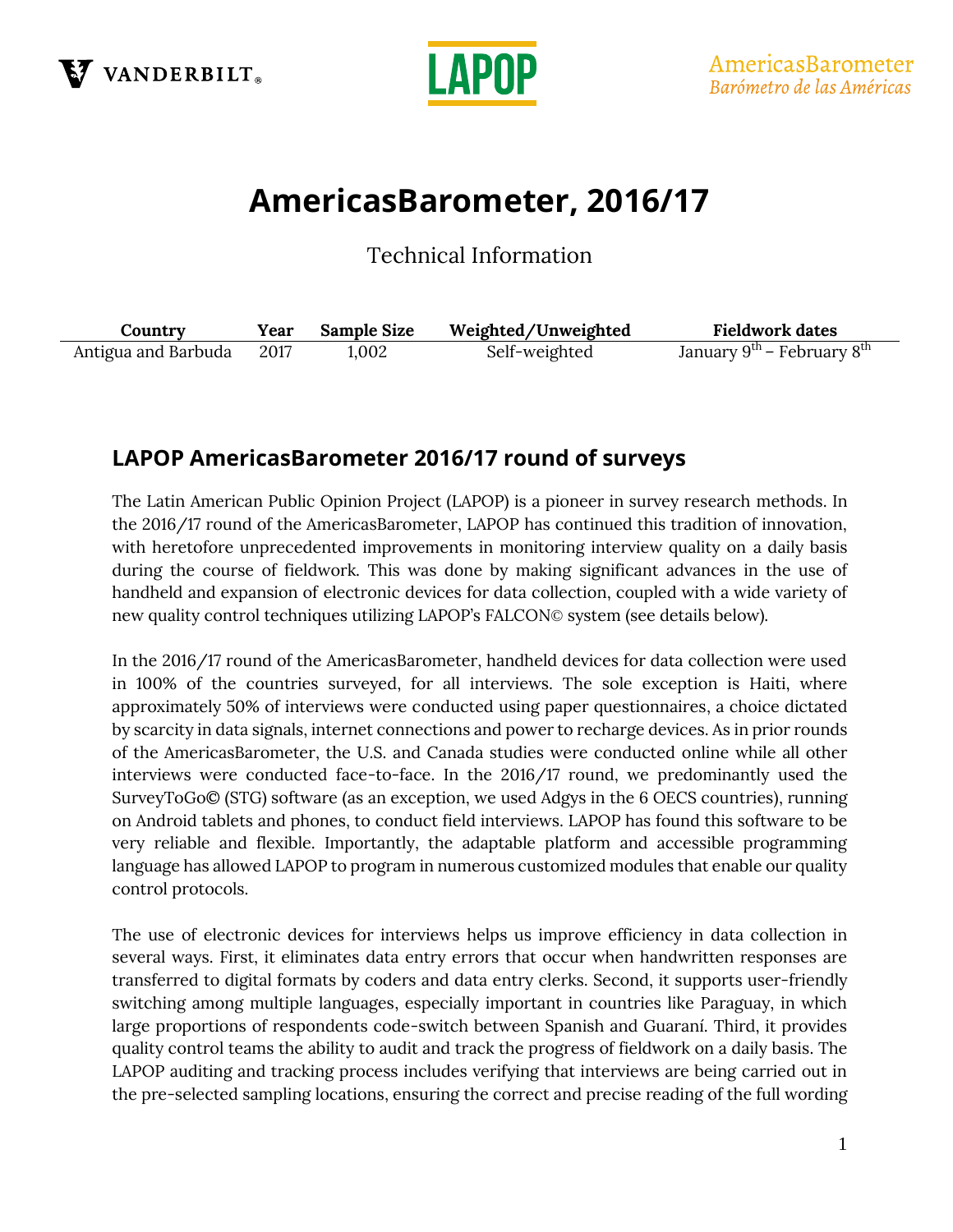of questions and response choices, checking the identity of interviewers for each survey to protect against outsourcing work to untrained interviewers, and assessing the timing of the interviews.

For the 2016/17 round, LAPOP introduced a new quality control system to ensure the highest practicable fieldwork quality: Fieldwork Algorithm for LAPOP's Control over Survey Operations and Norms (FALCON©). To build capacity, staff in the offices at each local firm were trained in FALCON procedures and collaborated with LAPOP over their implementation. The system was refined as we progressed through the 2016/17 round, and in its final form is composed of the following elements:

**1) Geo-fence Module:** LAPOP's Geo-fence Module ensures that interviews are collected in the assigned work area through the creation of a series of circular boundaries placed around selected census segments (when census bureaus make the shape file available) or municipalities (which are the geographic areas that LAPOP typically uses as the Primary Sampling Unit). Using ArcGIS, LAPOP calculates GPS coordinates for each Primary Sampling Unit's unique centroid using the shapefiles available for each country $^{\rm l}$  and estimates its Minimum Bounding Geometry (MBG), that is, the smallest possible circle drawn around the shape file for each selected municipality or, census segment.<sup>2</sup> The Geo-fencing Module then flags all interviews conducted beyond the fences, by an automatic tool programmed into the data collection software (see the Distance Audit Module below). Interviewers are notified by their devices if the GPS coordinates captured lie outside the geo-fence (meaning that the interview may be in the wrong location). At this point, interviewers are instructed to move to the correct location and/or notify their supervisors of the problem and request corrective information. Since, however, errors can occur in the programming or collecting of GPS data and because interviewers sometimes need to proceed out of the geo-fence because of conditions on the ground, the system has a built-in flexibility that allows the interviewer to proceed, but only *after* formally indicating to the FALCON system on their Android device, that they are knowingly in the wrong geo-referenced location. Once an interview has been completed, the system automatically uploads it to the cloud, and it becomes instantly visible by the fieldwork supervisors in the given country, as well as by LAPOP Central. Corrective instructions can then be communicated to each interviewer and/or field supervisor. This entire process is automated and made highly efficient by the Distance Audit Module, described below.

**2) Distance Audit Module:** LAPOP's Distance Audit Module (DAM) provides assessments of interviewers' distance from the bounds of the geo-fence. Once each interview is uploaded, the team monitoring fieldwork is able to determine whether an interview was carried out in the

l

<sup>&</sup>lt;sup>1</sup> Shapefiles used for each country were obtained from Census Bureau and/or Government websites or, when those were not available, from public access geospatial websites.

<sup>2</sup> An exact tracing of the boundaries of each shapefile is impossible given enormous number of very precise coordinates that would have to be included in the sample data base. The MGB provides the best approximation of the land area within each shape file. In practice, this means that while 100% of all segment or municipal area land area is always included within the geo-fences LAPOP draws, the circles will include areas beyond the boundaries of the segment/municipality that will register as "within-boundary" when in fact they are beyond the official boundaries of the shape files.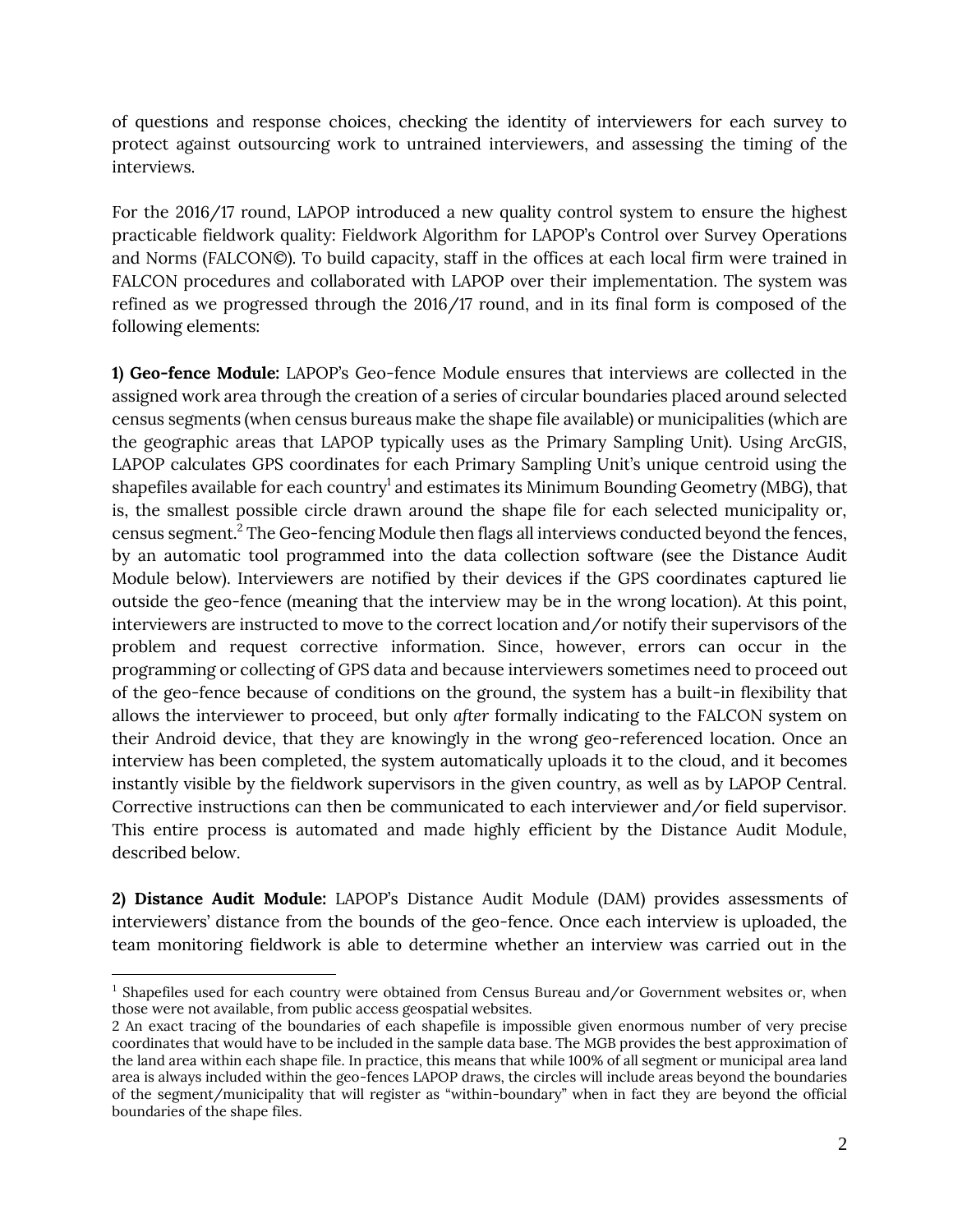correct place, and if not, whether the violation was major or minor. The DAM returns the distance in kilometers (and fractions of a kilometer) between the interviewer's location at the moment of the interview and the closest point of the circumference around the census segment or municipality (i.e., the limit of the geo-fence). If the flag shows a minor variation, this might be a result of inaccurate GPS data. In other circumstances, DAM may uncover unintentional or intentional errors on the part of the field staff that would lead the supervisors or LAPOP auditors to cancel the errant interview.

**3) Location Consistency Check:** FALCON's Location Consistency Check (LCC) assures that interviewers are in the correct (i.e., designated) location *before* each interview takes place. If the location of interviewers is not the one assigned by fieldwork supervisors, the software immediately informs the interviewer of the problem so that it can be corrected. The interviewer is not allowed to proceed if the sample segment assigned by the home office is located in a municipality (and district) different from the one indicated by the interviewer. The LCC thus helps ensure that interviewers collect data from the location selected in the sample and not from another community with an identical or similar name.

**4) Multi-Tiered Auditing:** In addition to the checks highlighted above, the SurveyToGo software is programmed to collect additional information that allows monitoring both the quality of interviews and the identity of interviewers. With respect to the quality of interviews, LAPOP silently records a subset of questions over the course of each interview in order assess if the survey questions are being read appropriately.<sup>3</sup> Additionally, LAPOP times the net duration of the interviews to determine if they are being carried out in a reasonable timeframe. Concerning the identity of interviewers, the software silently captures photographs of the interviewer, and collects their signatures with the purpose of providing evidence that the person gathering data is the one LAPOP trained and certified as interviewer. Once this information is in the system, fieldwork teams listen to the recordings, check the photographs, review the net durations, and verify the signatures from 100% of interviews to assure that enumerators adhered to best survey practices. If interviews comply with LAPOP quality standards, they are initially approved; otherwise, they are canceled. A second level quality control team audits a random subset of initially approved interviews to assure the quality of interviews and the quality of field teams' checks. Following this protocol allows LAPOP projects to provide quality feedback to interviewers and field supervisors in real time, correcting errors, coaching interviewers to read more clearly or slowly, canceling and replacing low-quality interviews, and giving appropriate recognition to high-quality work.

As per the sample design, the 2016/17 round of the AmericasBarometer continues to use the sample strategy introduced for the first time in the 2012 round of the surveys and that was also employed in 2014. This sample design continues to use, in almost all cases, the same stratification employed since 2004, making adjustments where necessary when census information is updated. The samples are all representative at the stratum level. The new design, however, stabilized the

l <sup>3</sup> Interviewers are informed in training that their voices would be recorded, though not told which sections would be captured. Respondents, in the information instructions read to them before the interview began, are likewise told that portions of the interview would be recorded for quality control purposes.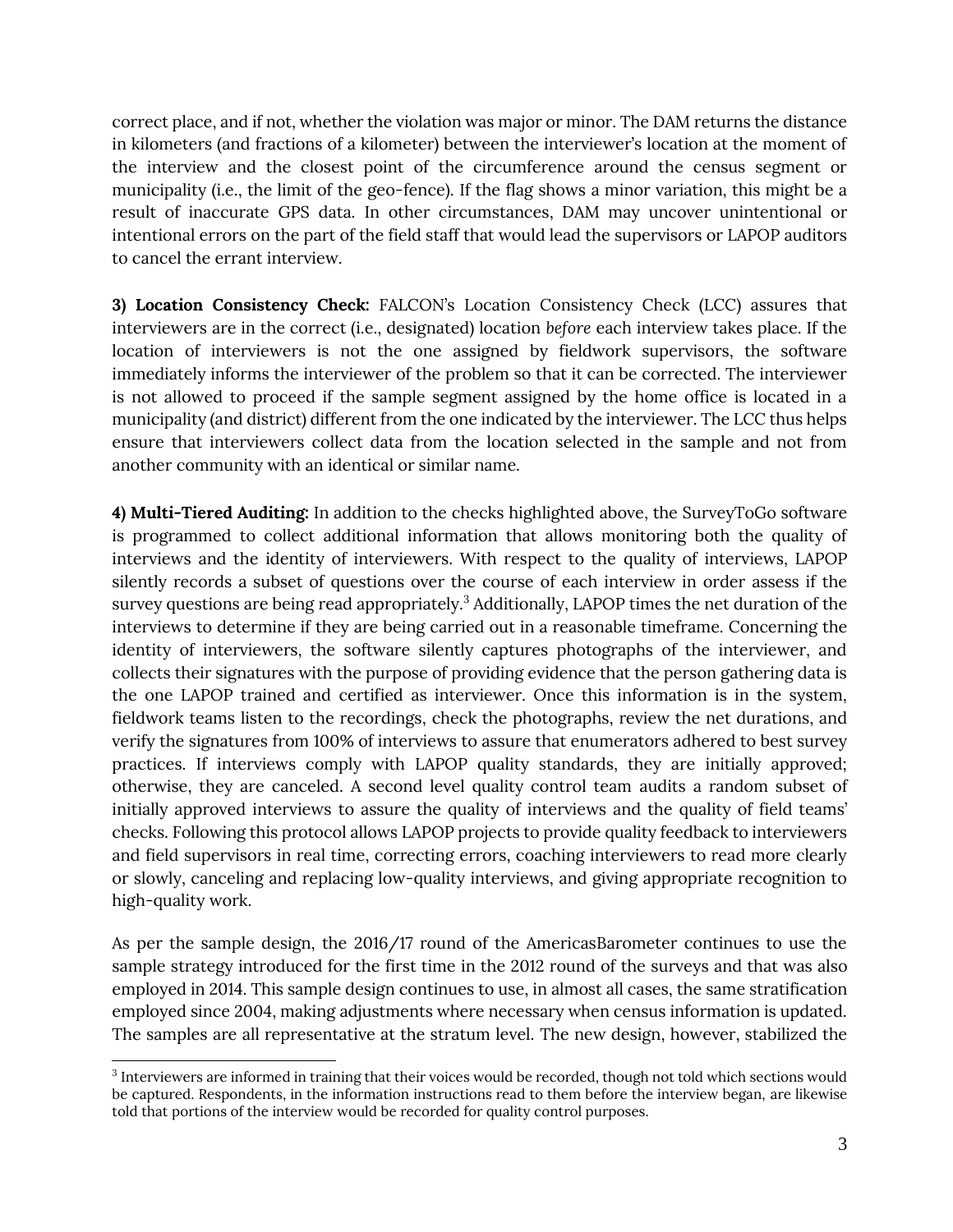PSU and cluster sizes, with the selection of each PSU based on PPS (Probability Proportional to Size). Within PSUs, clusters are also standardized (typically 6 interviews) to minimize intra-class correlation while taking advantage of economies of fieldwork that simple random selection of interviews within the entire PSU would not make possible.

The tradeoff continues to make the sample design very efficient with very low intra-class correlations. With the cluster and PSU sample size uniformity, the LAPOP samples are now also representative within each selected municipality, to enable the use of the municipality as a unit of analysis for multilevel statistical analysis. However, with the small sample sizes at the PSU level that our design produces, confidence intervals at the level of each PSU are, by definition, wide. Users of the data should note that while the stratification incorporates all major regions of the country (exceptions include islands, such as the Galapagos in Ecuador or San Andrés in Colombia, but they do include the Bay Islands of Honduras), and therefore can be reliably used to analyze differences among strata, the PSUs selected normally represent only a small fraction of the total PSUs in the country (typically 50-65). Details of the sample design revisions are found in the description of the 2012 AmericasBarometer surveys.

The remaining pages of this technical note describe the sample design of the 2016/17 AmericasBarometer survey in Antigua and Barbuda.

## **Antigua and Barbuda 2016/17 AmericasBarometer Survey**

This survey was carried out between January  $9<sup>th</sup>$  and February  $8<sup>th</sup>$  of 2016, as part of the LAPOP AmericasBarometer 2016/17 wave of surveys. The Antigua and Barbuda 2016 AmericasBarometer Survey was the first survey that LAPOP conducted in the country with the field work being carried out by The Anatol Institute of Research and Social Sciences (TAIRASS). The survey was supported by USAID and Vanderbilt University.

The project used a national probability sample design of voting-age adults, with a total N of 1,002 people. It involved face-to-face interviews conducted in English. The survey used a complex sample design, taking into account stratification and clustering.

The sample was developed by LAPOP using as a sampling frame the 2010 Population Census. The sample is stratified by two regions: the parish of St. John; and the remaining parishes on the island of Antigua with the island of Barbuda. Each stratum was further sub-stratified by size of municipality ${}^4$  and by urban and rural areas within municipalities. Respondents were selected in clusters of 6 in urban and rural areas. Reported statistics or statistical analyses should be adjusted for the design effect due to the complex design of the sample.<sup>5</sup>

 $\overline{a}$ <sup>4</sup> The new sample design included three different strata of municipalities classified according to their size. Municipalities were grouped in sizes as follow: (1) Small municipalities (Rural areas with less than 5,000 inhabitants), (2) Medium-sized (Rural areas with more than 5,000 inhabitants), (3) Large municipalities (Urban Areas).

<sup>&</sup>lt;sup>5</sup> For more information visit <u>http://www.vanderbilt.edu/lapop/survey-designs.php</u>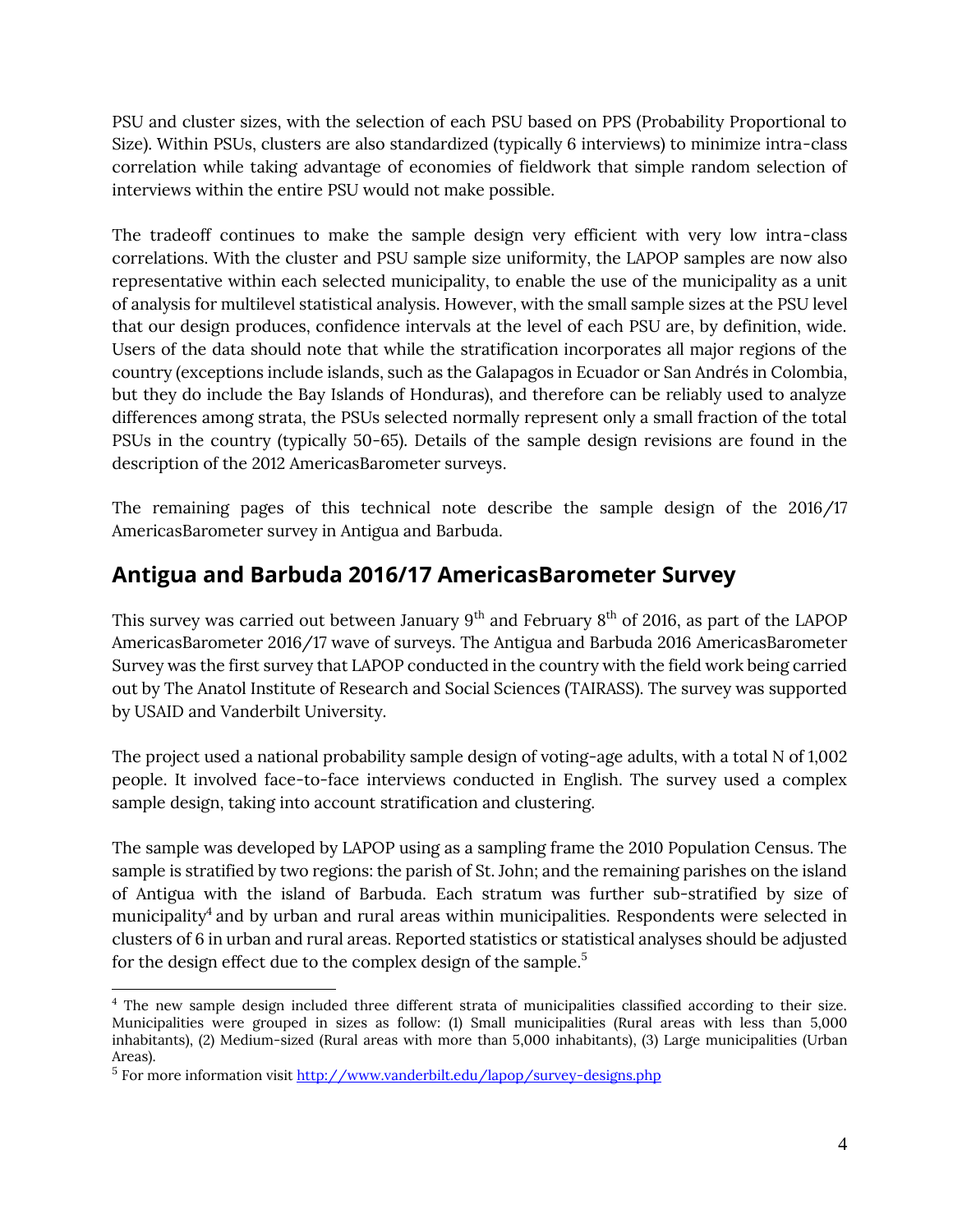The sample has 82 primary sampling units and 167 final sampling points. A total of 661 respondents were surveyed in urban areas and 341 in rural areas. Respondents were selected in clusters of 6 interviews both in urban and rural areas. The sample consists of 123 primary sampling units and 262 final sampling units including all departments in Antigua and Barbuda. The estimated margin of error for the survey is  $\pm 2.5$ . The margin of sampling errors is not adjusted for weights. Table 1 shows the sample size in each of the two regions (strata) and by municipality size.

| <b>Strata</b>                        | <b>Unweighted Sample Size</b> |  |  |
|--------------------------------------|-------------------------------|--|--|
| St. John                             | 607                           |  |  |
| Remaining Antigua Island and Barbuda | 395                           |  |  |
| Total                                | 1,002                         |  |  |
| Size of Municipality                 |                               |  |  |
| More than 50,000 inhabitants         | 607                           |  |  |
| Between 5,000 and 50,000 inhabitants | 377                           |  |  |
| Less than 5,000 inhabitants          | 18                            |  |  |
| Total                                | 1.002                         |  |  |

#### **Table 1: Sample sizes by Strata and Municipality Size in the 2016/17 AmericasBarometer Survey in Antigua and Barbuda**

LAPOP uses "frequency matching," a technique that permits one to obtain a sample with similar distribution of age and gender to that of the national census or electoral registration lists. Frequency matching avoids the extremely costly effort involved in making multiple callbacks to each missed unit within each PSU in an effort to obtain a balanced sample. In national, face-toface interviewing, multiple callbacks are often impractical from a cost standpoint. Our experience reveals that even three callbacks leave the sample with a notable gender imbalance (more women than men, since women are more likely to be at home than men). Rather than having to include post-hoc weights to adjust for this sample error, which can be large, we resolve the problem in the field via using a distribution of interviews among gender and ages that reflects the structure of the population. 6

A single respondent was selected in each household, following the frequency matching distribution programmed into the sample design, by gender and age as mentioned above. Respondents are limited to household members who reside permanently in that household (thus excluding visiting relatives), who fit the age and residency requirements (limited to adult citizens and permanent residents). If two or more people of the same sex and age group were present in the household at the moment of the visit of our interviewer, the questionnaire was applied to the person who most recently celebrated a birthday (i.e., the "last birthday" system) in order to avoid selection bias.

 $\overline{\phantom{a}}$ 

<sup>&</sup>lt;sup>6</sup> An alternative strategy is to post hoc weight such samples in order to force the sample to correspond to the census distributions. However, if the fieldwork produces a substantial deviation from those distributions, the result could be placing excessive confidence on a very small number of respondents for some population group (e.g., older males). The resulting widening of confidence intervals for these weighted small sample group could limit inferences drawn from such weighted samples.